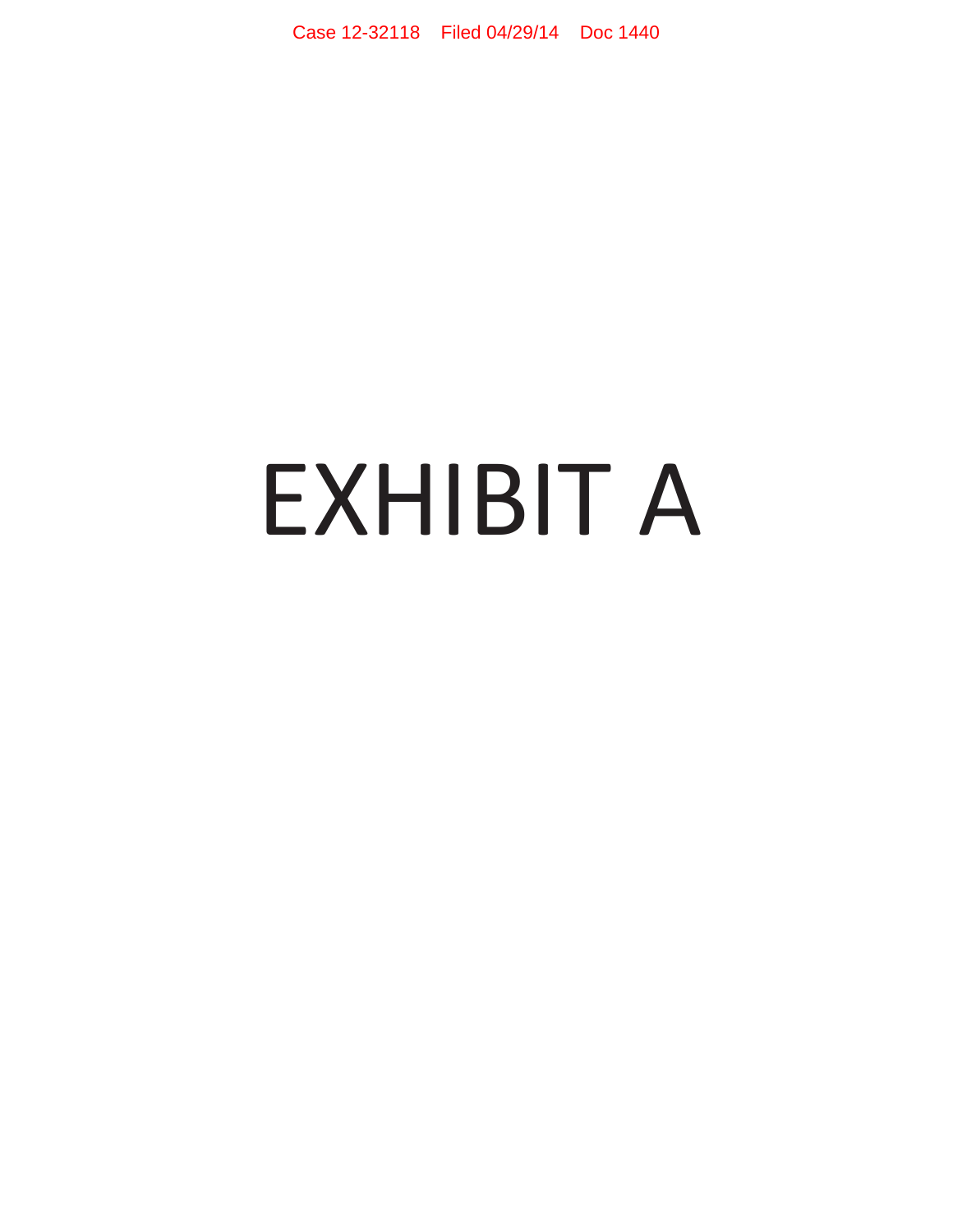|                | Case 12-32118 Filed 04/29/14 Doc 1440                                                       |                          |           |                                                                                                 |  |  |
|----------------|---------------------------------------------------------------------------------------------|--------------------------|-----------|-------------------------------------------------------------------------------------------------|--|--|
|                | 17                                                                                          |                          |           |                                                                                                 |  |  |
| 1              | MICHAEL J. GEARIN admitted pro hac vice<br>MICHAEL B. LUBIC (SBN 122591)                    |                          |           |                                                                                                 |  |  |
| $\overline{2}$ | MICHAEL K. RYAN admitted pro hac vice<br><b>K&amp;L GATES LLP</b>                           |                          |           |                                                                                                 |  |  |
| 3              | 10100 Santa Monica Boulevard, Seventh Floor<br>Los Angeles, California 90067                |                          |           |                                                                                                 |  |  |
| $\overline{4}$ | 310.552.5000<br>Telephone:<br>Facsimile:<br>310.552.5001                                    |                          |           |                                                                                                 |  |  |
| 5              | Email:<br>michael.gearin@klgates.com<br>michael.lubic@klgates.com                           |                          |           |                                                                                                 |  |  |
| 6              | michael.ryan@klgates.com                                                                    |                          |           |                                                                                                 |  |  |
| 7<br>8         | Attorneys for California Public Employees'<br><b>Retirement System</b>                      |                          |           |                                                                                                 |  |  |
| 9              | UNITED STATES BANKRUPTCY COURT                                                              |                          |           |                                                                                                 |  |  |
| 10             | EASTERN DISTRICT OF CALIFORNIA                                                              |                          |           |                                                                                                 |  |  |
| 11             | <b>SACRAMENTO DIVISION</b>                                                                  |                          |           |                                                                                                 |  |  |
| 12             | In re                                                                                       |                          |           | Case No. 2012-32118                                                                             |  |  |
| 13             | CITY OF STOCKTON, CALIFORNIA,                                                               |                          |           | DC No. OHS-15                                                                                   |  |  |
| 14             | Debtor.                                                                                     |                          | Chapter 9 |                                                                                                 |  |  |
| 15             |                                                                                             |                          |           | <b>DIRECT TESTIMONY DECLARATION</b><br>OF DAVID LAMOUREUX IN SUPPORT                            |  |  |
| 16             |                                                                                             |                          |           | OF CALPERS' RESPONSE TO<br><b>FRANKLIN'S OBJECTION TO</b><br><b>CONFIRMATION OF THE CITY OF</b> |  |  |
| 17<br>18       |                                                                                             |                          |           | <b>STOCKTON'S FIRST AMENDED PLAN</b><br>OF ADJUSTMENT                                           |  |  |
| 19             |                                                                                             |                          |           |                                                                                                 |  |  |
| 20             |                                                                                             | Date:<br>Time:<br>Place: |           | May 12, 2014<br>9:30 a.m.<br>Robert T. Matsui U.S. Courthouse,                                  |  |  |
| 21             |                                                                                             |                          |           | 501 I Street<br>Department C, Fl. 6, Courtroom 35                                               |  |  |
| 22             |                                                                                             | Judge:                   |           | Sacramento, CA 95814<br>Hon. Christopher M. Klein                                               |  |  |
| 23             |                                                                                             |                          |           |                                                                                                 |  |  |
| 24             | I, David Lamoureux, declare as follows:                                                     |                          |           |                                                                                                 |  |  |
| 25             | I am over 18 years of age, and I am authorized to make this declaration in support of<br>1. |                          |           |                                                                                                 |  |  |
| 26             | "CalPERS' Response to Franklin's Objection to Confirmation of the City of Stockton's First  |                          |           |                                                                                                 |  |  |
| 27             |                                                                                             |                          |           |                                                                                                 |  |  |
| 28             |                                                                                             |                          |           |                                                                                                 |  |  |
|                | <b>DIRECT TESTIMONY</b><br>DECLARATION OF DAVID LAMOUREUX                                   | 1                        |           | 2012-32118                                                                                      |  |  |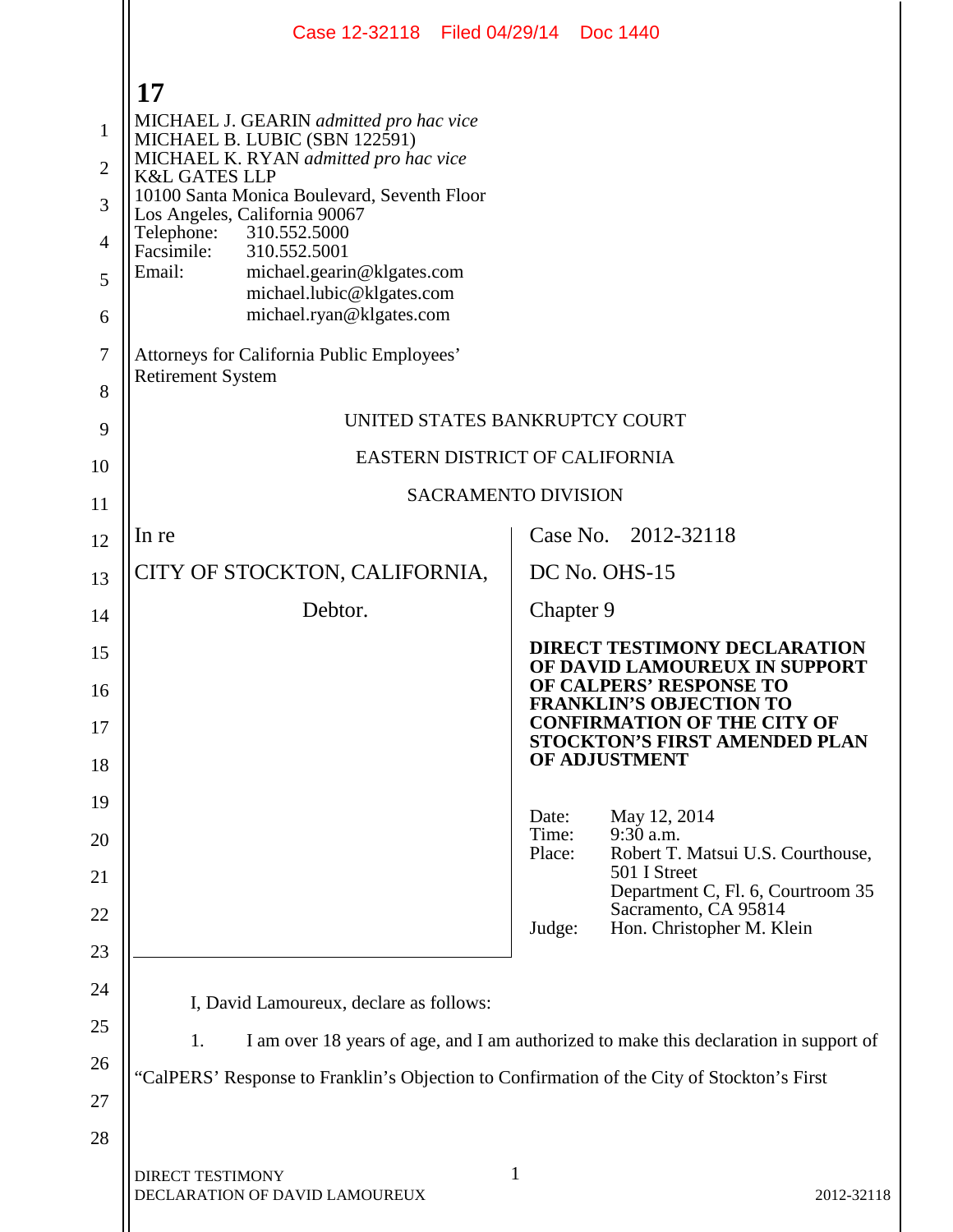1 2 Amended Plan of Adjustment." I have personal knowledge of the matters set forth in this declaration.

## **I. Background**

3

4

5

6

7

8

9

10

11

12

13

14

15

16

17

19

20

21

22

23

24

25

2. I hold the position of Deputy Chief Actuary at CalPERS. In this position, among other things, I manage the Actuarial Office of CalPERS. As the Deputy Chief Actuary, I am responsible for the overall operation of the Actuarial Office including actuarial and public policy matters and legislative issues. I also work closely with the CalPERS Board of Administration, CalPERS Executive Staff and participating employers on actuarial and funding issues.

3. I earned a Bachelors degree in Actuarial Science from Concordia University, Montreal in 1995.

4. I have worked in the actuarial profession since 1994. I became an associate of the Society of Actuaries in 1996 and a fellow of the Society of Actuaries in 2002. I worked for a number of employers as an actuary before being employed by CalPERS as an associate pension actuary in 1999. Since that time, I have held the positions of senior pension actuary beginning in 2003, and supervising pension actuary from 2006 until 2010, when I was promoted to my current position.

5. I am a Fellow of the Society of Actuaries (F.S.A.) and a Member of the American Academy of Actuaries (M.A.A.A.).

18 26 6. The role of a pension actuary is to determine how much money must be contributed to a pension plan each year in order to properly fund the benefits promised to employees that will become due in the future. This is done through analysis of the financial consequence of risk. Actuaries use mathematics, statistics, and financial theory to study uncertain future events, particularly those of concern to insurance and pension programs. For example, pension actuaries analyze probabilities related to the demographics of pension plan members (*e.g.*, the likelihood of retirement, disability and death) and economic factors that may affect the value of benefits or the value of assets held in a pension plan's trust (*e.g.*, investment return rate, inflation rate and rate of salary increases). Pension actuaries determine the value of pension benefits and devise strategies for funding the cost of the benefits that ensure benefits are properly funded and maintain inter-

28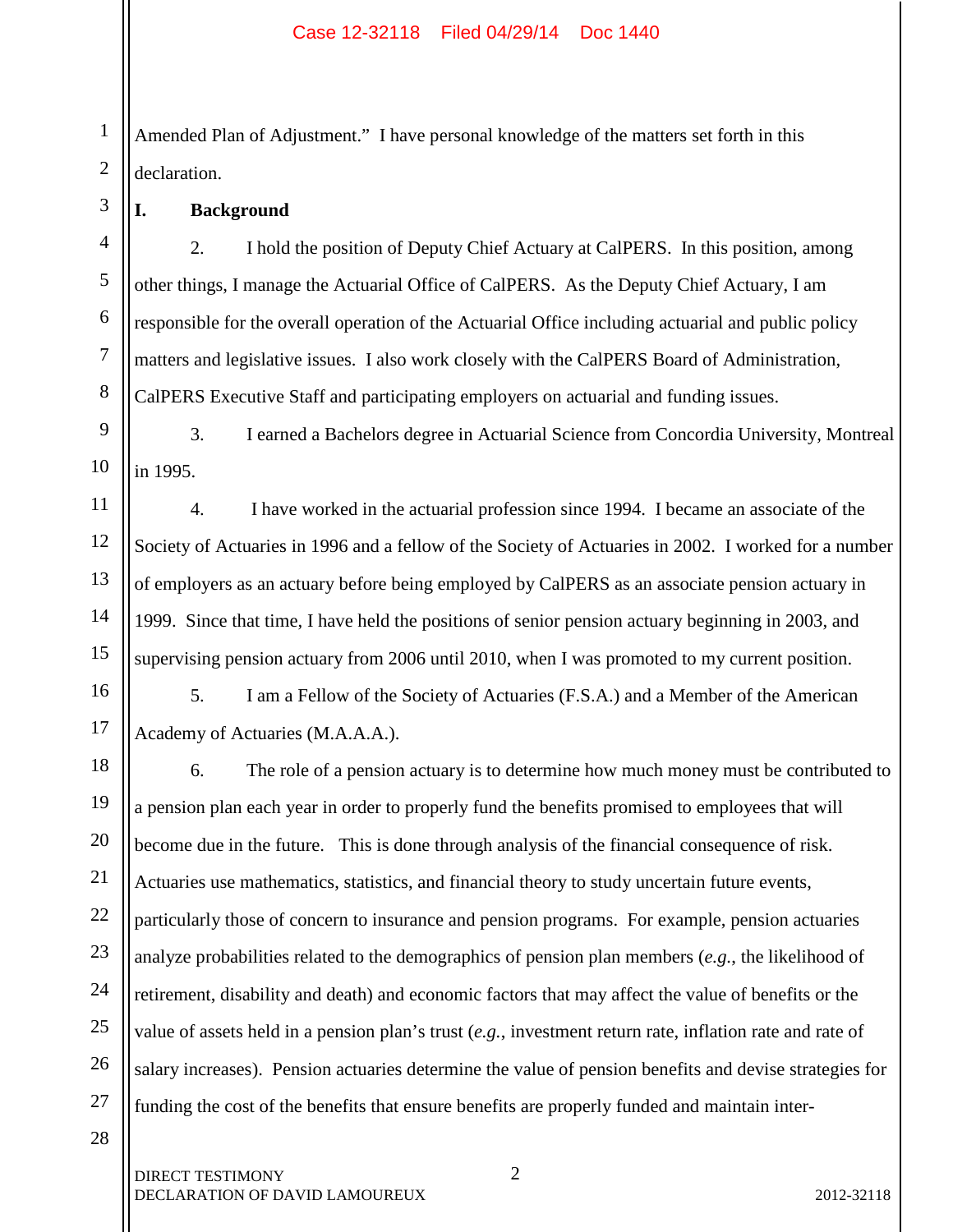1 2 3 generational equity (*i.e.*, achieve equity across generations of taxpayers, by funding the employees' benefits while they are rendering service, so that the cost of the benefits is incurred by the taxpayers receiving services from those employees).

**II. What is CalPERS?**

4

5

6

7

8

9

10

11

12

13

20

21

22

23

24

7. CalPERS is a statutorily created arm of the state of California that functions as a third party administrator for the pension system for California public employees, which includes approximately 2,600 separate plans. The California Legislature established CalPERS in 1932, in the midst of the Great Depression, to provide retirement benefits to California State employees. Beginning in 1939, public "agencies" (including municipalities like Stockton) were allowed to elect to participate in CalPERS. Ex. 1, Vested Rights of CalPERS Members (July 2011) at 2 ("CalPERS Profile"). CalPERS administers the State's pension plan and healthcare services for almost 1.7 million California public employees, retirees, and their families. Ex. 2, CalPERS Office of Public Affairs, *Facts at a Glance* (April 2014).

14 15 16 17 18 19 8. The CalPERS Board is governed by the California Constitution and statutes, such as Cal. Const., art. XVI, § 17 subdiv. (b), which mandates that the CalPERS Board ensure the rights of CalPERS members and retirees to their full earned benefits. In 1992, California voters approved Proposition 162, which gave the CalPERS Board exclusive authority over the administration and investment of pension funds. In enacting Proposition 162, the electorate amended article XVI, section 17 of the California Constitution, to read in part as follows:

> Notwithstanding any other provisions of law or this Constitution to the contrary, the retirement board of a public pension or retirement system shall have plenary authority and fiduciary responsibility for investment of moneys and administration of the system, subject to . . . the following: [¶] . . . The retirement board shall . . . have sole and exclusive responsibility to administer the system in a manner that will assure prompt delivery of benefits and related services to the participants and their beneficiaries.

25 26 27 28 Ex. 3, (relevant portions of official ballot pamphlet (Nov. 3, 1992)). Proposition 162 amended the California Constitution to provide that the CalPERS Board has "the sole and exclusive power to provide for actuarial services in order to assure the competency of the assets" of the system. Cal. Const., art. XVI, § 17, subdiv. (e). The intent behind the measure was to protect public pension funds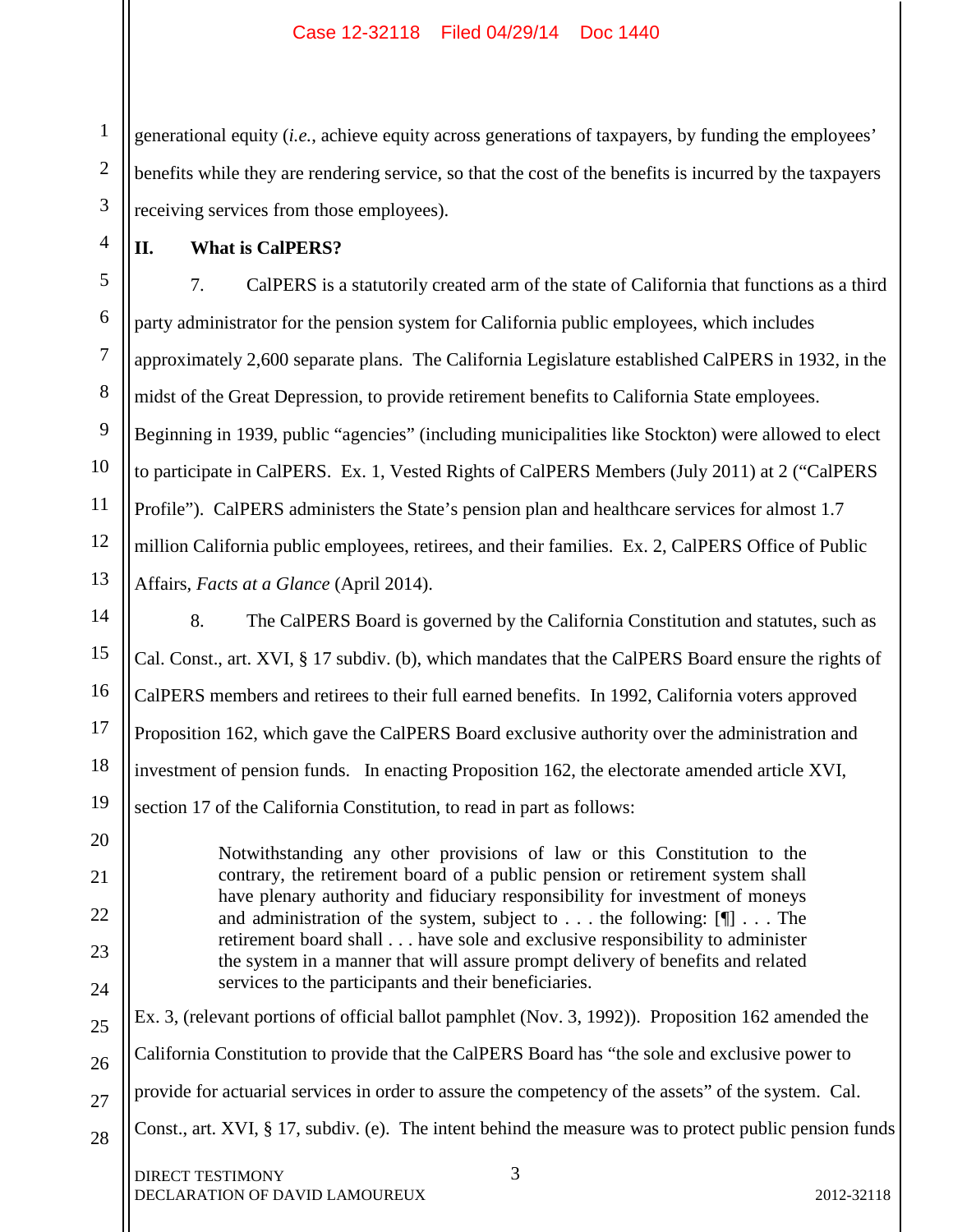by vesting the authority to direct actuarial determinations solely with the CalPERS Board. Ex. 3 at 36 (relevant portions of official ballot pamphlet (Nov. 3, 1992)). By granting the CalPERS Board sole authority to administer the system, Proposition 162 prevented the legislative and executive branches from "raiding" pension funds to balance the State budget. *Id*. at 38.

9. The CalPERS Board is governed by the California Public Employees Retirement Law (the "PERL"), which imposes statutory obligations on the Board and employers such as the City of Stockton. Under the PERL, Stockton has certain obligations to CalPERS, and CalPERS in turn has obligations to the City of Stockton's current and former employees to provide retirement benefits in accordance with the provisions of PERL. These statutory obligations are not directly affected by the acceptance, rejection or modifications of the City's collective bargaining agreements.

10. For public employees serving municipalities in California, the legislature created a three-party structure under which CalPERS provides retirement benefits. First, each municipality elects a "contract" with CalPERS that triggers the applicability of statutes including the PERL and other laws, regulations and policies governing the provision of pension benefits through CalPERS. Second, each public servant has an employment contract with the municipality that includes pension benefits. Finally, CalPERS has a constitutionally defined responsibility to provide pension benefits to its members and retirees and to protect these benefits.

18 26 11. Less than one hundred agencies have terminated their relationship with CalPERS in the more than eighty years of the existence of the system. Virtually all of these terminating agencies are very small local districts or agencies and most employers have terminated because they are winding up their operations and ceasing business. No employer the size of the City of Stockton has ever terminated its relationship with CalPERS. CalPERS administers a terminated agency pool for agencies that terminate their relationship with CalPERS. As of June 30, 2012, there were 90 agencies that had terminated their contract with CalPERS for which CalPERS continues to administer benefits through the terminated agency pool. As of June 30, 2012, the terminated agency pool held about \$178 million in assets and \$89 million in pension obligations. These pension obligations covered 740 members and/or beneficiaries currently receiving a benefit and 349 members that have not yet retired

28

27

1

2

3

4

5

6

7

8

9

10

11

12

13

14

15

16

17

19

20

21

22

23

24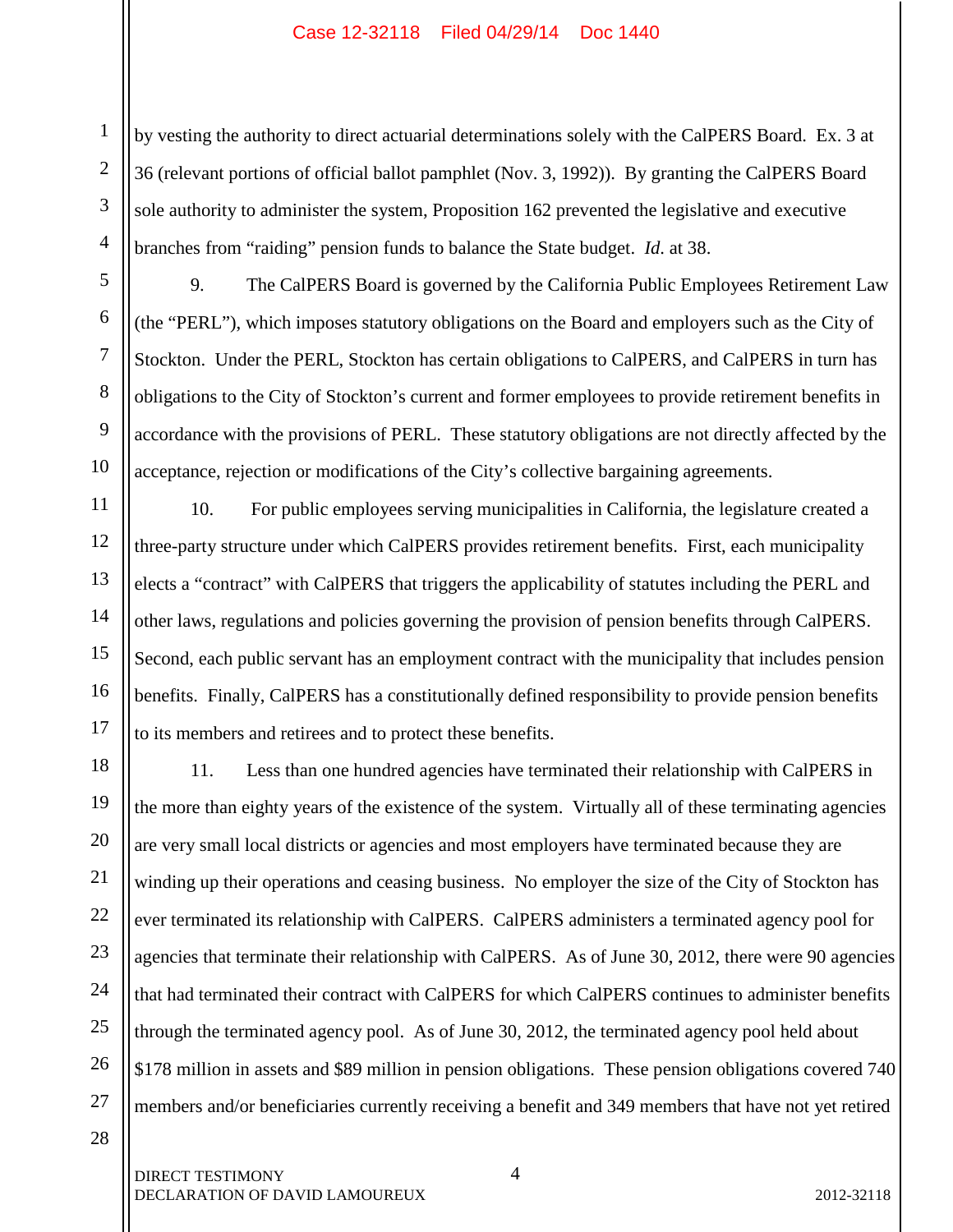but are entitled to a deferred retirement benefit. By comparison, the termination liability for the Stockton plans alone would affect approximately 2,518 members that have not yet retired but are entitled to a deferred retirement benefit and 2,075 members and/or beneficiaries currently receiving a benefit, and would result in termination obligations exceeding \$2.6 billion for both plans while the assets as of June 30, 2012 totaled about \$1 billion.

12. Of the more than 1500 public agencies that contract for pension services with CalPERS, none of them (other than the bankrupt City of San Bernardino) were delinquent by an amount in excess of \$150,000 as of March 31, 2013.

**III. Pension Funding in California**

13. The basic premise of a defined benefit pension plan is to defer compensation received during employees' peak earning years to their lowest earning years. The amounts of such deferred payments are determined based on actuarial assumptions and calculations, and the risk is pooled among the participants in the plan. For a homogeneous population, predictions for larger groups are more accurate than for smaller groups. Accordingly, as a pool is made smaller and smaller, the volatility of the cost per member increases because the risk is pooled among a smaller group.

14. The sources of funds used to provide the pension benefits are employee contributions, employer contributions and investment income. Employee contributions are set by statute and vary by benefit level. Under pension reform enacted by the California legislature in 2011, new employees must pay half of the "Normal Cost," which is the annual cost of service accrual for the upcoming fiscal year for active employees in the absence of any unfunded or overfunded liability to be amortized. Normal Cost is expressed as a percentage of the employer's covered payroll.

22 23 24 25 26 15. A city's contribution obligations to CalPERS are determined on an actuarial basis, taking into account investment returns, mortality rates, projected retirement pattern, projected compensation and other factors. All actuarial calculations are based on a number of assumptions about the future such as demographic assumptions including the percentage of employees that will terminate, die, become disabled and retire each future year and economic assumptions including

27 28

1

2

3

4

5

6

7

8

9

10

11

12

13

14

15

16

17

18

19

20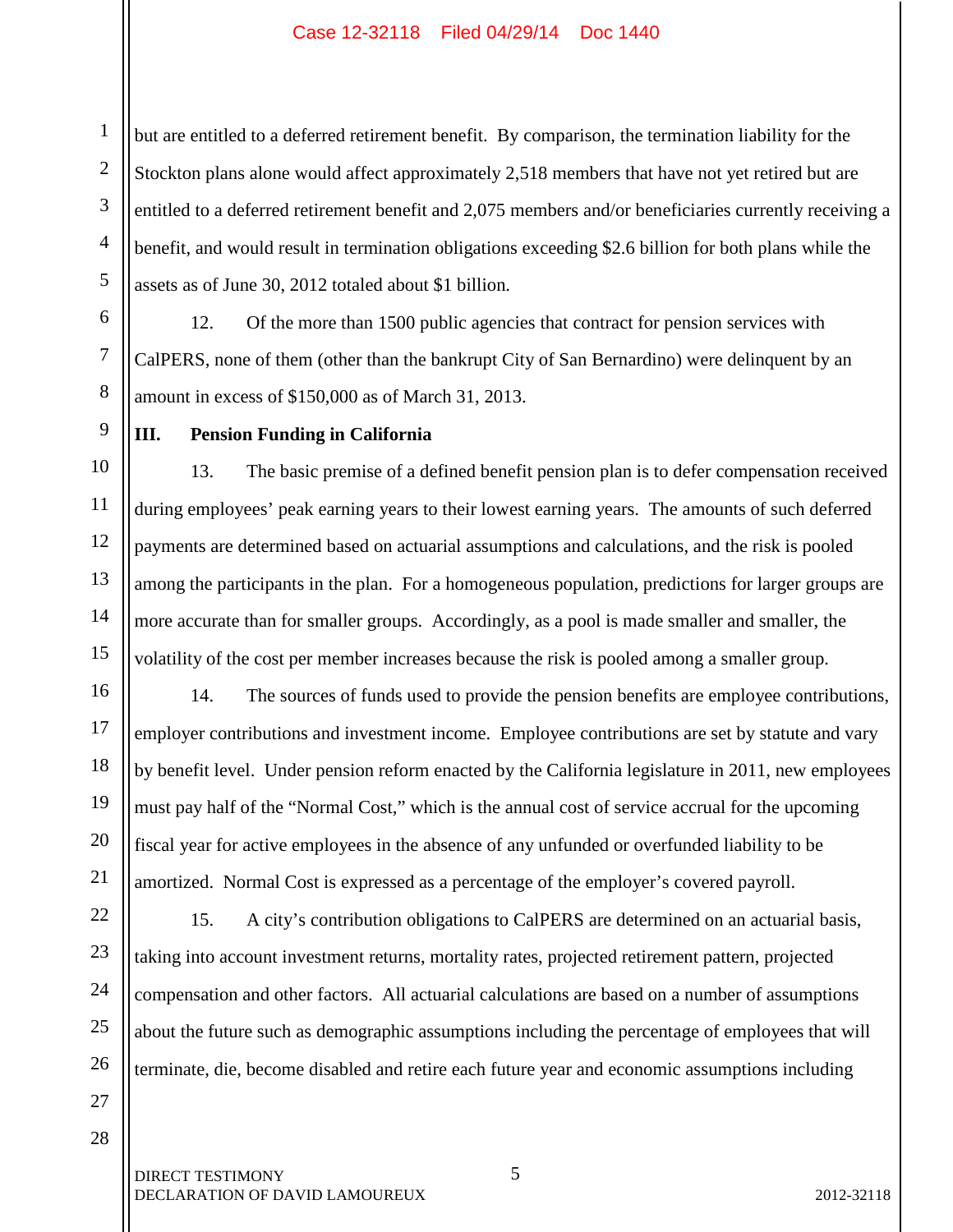1 future salary increases for each active employee and future investment returns. The key role of the actuary is to spread this cost over time in a manageable way.

6

7

8

9

10

11

12

13

14

15

16

17

18

19

20

21

22

23

24

25

16. Investment income is based on actual performance but must be estimated in order to determine future employer contributions. Investment returns are obviously dependent on global financial circumstances and vary from year to year. The historical average annual return for CalPERS investments over the past 30 years is 9.5%. Ex. 4, (Depicting CalPERS' historical returns from fiscal year 1983-84 to fiscal year 2012-13).Presently CalPERS employs an estimated expected return rate of 7.5% in order to determine contributions, but as can be seen from the historical data, actual returns may vary significantly from that estimate. Assumptions about the investment return/discount rate are not based on investment targets or benchmarks but are instead driven by asset allocations. As asset allocations change, investment return assumptions are revised. The current investment return assumption is 7.5%, which is a combination of 2.75% for inflation and a real rate of return of 4.75% (net of investment and administration expenses).

17. The benefits under CalPERS are pre-funded. Instead of allocating money at or near the time that benefits become due, a pre-funded plan relies on an orderly schedule of contributions well in advance of benefit requirements. The willingness and ability of the sponsor of a defined benefit pension plan to maintain an orderly schedule is a major factor in the benefit security for retirees and in the maintenance of an actuarially sound plan.

18. The funded status is determined each year by comparing the assets in the plan to the liabilities of the plan. The assets are impacted by the contributions received and investment returns on those contributions while the liabilities are impacted by the benefits earned by its employees, which is based on an employee's years of service and age of retirement. If the City does not timely make its required payments, the actuarial soundness of the fund may be negatively impacted. The actuarial calculations are premised on the fact that contributions will be made when required and invested when made.

26 27 19. When contributions are delayed beyond the required date, the plan falls out of actuarial balance and actuarial soundness is put in jeopardy. By not making timely contributions, the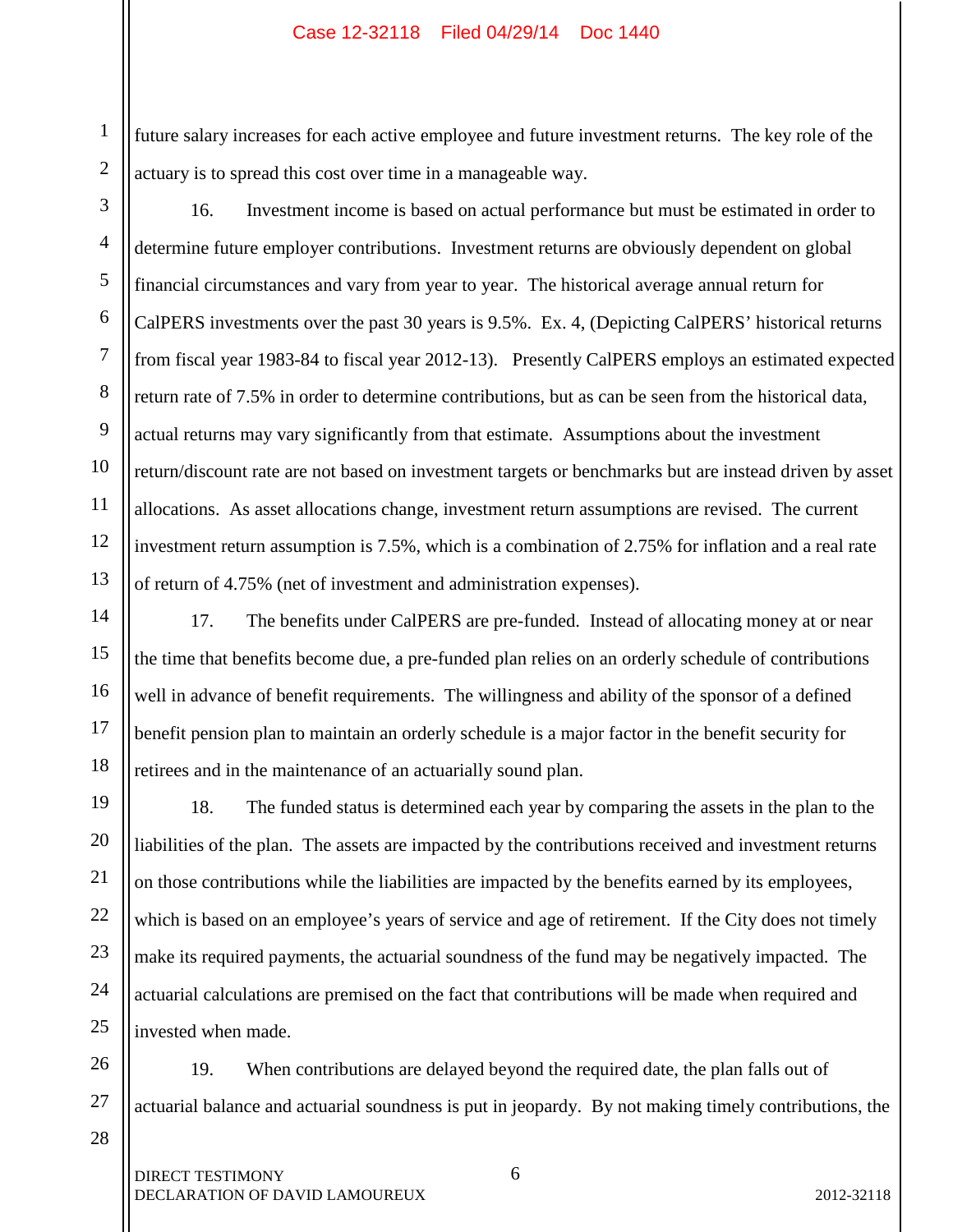asset base is not being increased as projected while at the same time, the liabilities are continuing to increase as employees continue to earn service credit.

1

2

3

4

5

6

7

8

9

10

11

12

13

14

15

16

17

18

19

20

21

20. An employer's contribution requirement is annually calculated and is expressed as a percentage of payroll. This may change due to presently considered modifications by the CalPERS Board. The employer's contribution amounts are due and payable following each pay period. Contributions are due by the 15th day following the last day in the pay period to which they relate. However, payroll and contribution information are due by the 30th day following the last day in the pay period to which they relate. Given this lag between the two dates, once CalPERS receives the payroll and contribution information, if there is any discrepancy between the amount paid and the payroll and contribution information supplied by the employer, later periodic payment amounts are adjusted to account for discrepancies.

21. An actuarial valuation for each plan of a contracting agency is performed every year to determine the present value of future benefits (*i.e.*, the total amount of money needed to fully fund expected benefits for current members for both past and future service), the Normal Cost (which is the annual cost of one year of service accrual, as discussed above), the accrued liability (which is the value of benefits earned to date for past service only) and the current funded status (which is the market value of the assets as a percentage of the accrued liability).

22. Every year, the employer contribution rate is adjusted based on the funded status. If the plan is less than 100% funded, the employer must pay both the Normal Cost and a payment towards the unfunded accrued liability. If the plan is 100% (or more) funded, the employer must only pay the Normal Cost.

22 23 24 25 26 27 23. To minimize the effect of any short-term market value fluctuations on employer contribution rates, CalPERS uses an asset smoothing technique where investment gains and losses are spread or "smoothed" over a period of time. On April 17, 2013, the CalPERS Board approved a recommendation to change the CalPERS amortization and rate smoothing policies. Ex. 5, Board of Administration, Public Employees Retirement System, *Resolution - Actuarial Policies - Amortization and Smoothing Policies* (April 17, 2013). Beginning with the June 30, 2013 valuations that set the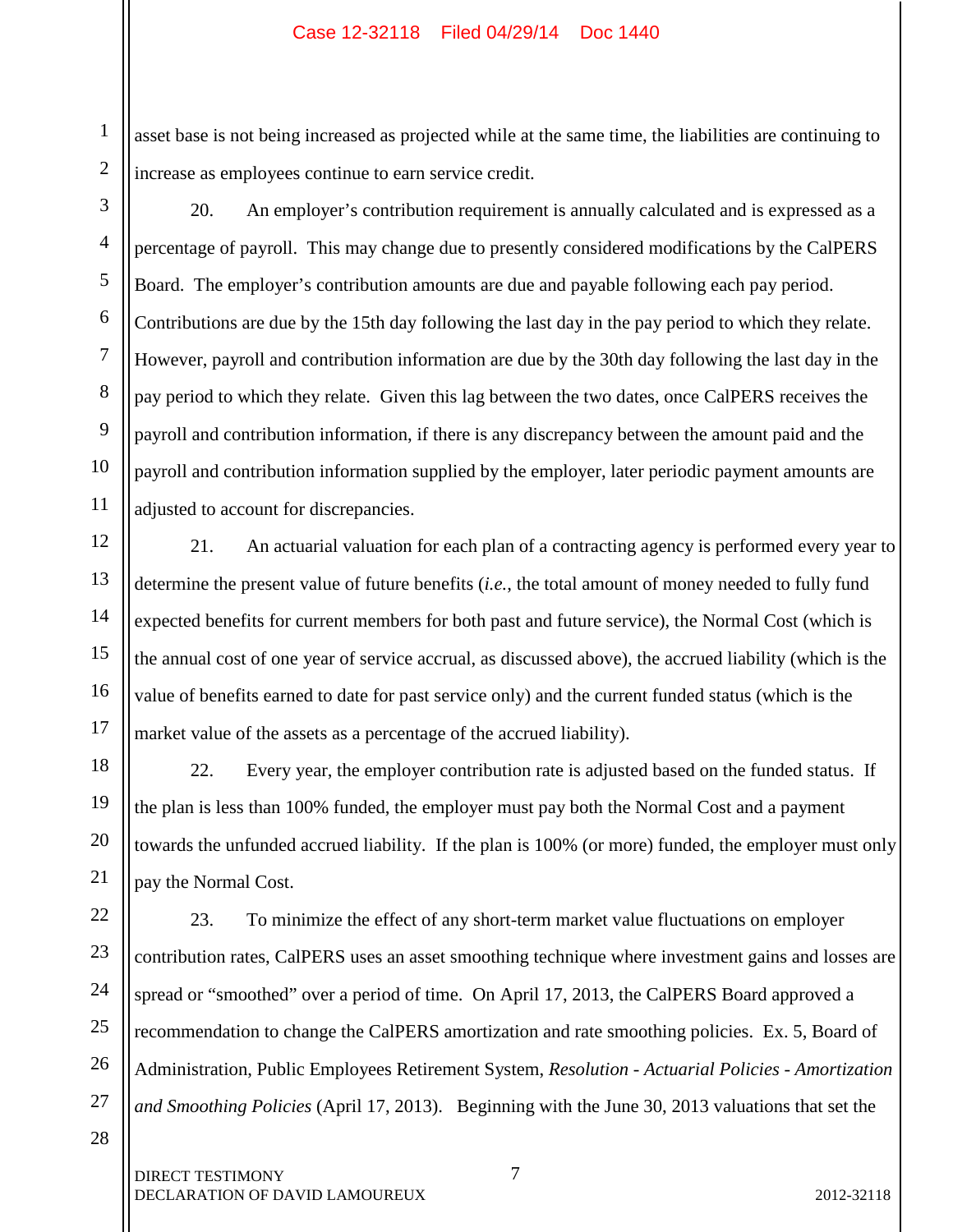1 2 3 4 5 6 7 8 9 10 2015-2016 rates, CalPERS will no longer use an actuarial value of assets and will employ an amortization and smoothing policy that is designed to cover all gains and losses over a fixed 30-year period with the increases or decreases in the rate spread directly over a 5-year period. The new amortization and smoothing policy will be used for the first time in the June 30, 2013 actuarial valuations. These valuations will be performed in the fall of 2014 and will set employer contribution rates for the fiscal year 2015-2016. The advantage of the new method is that it will create less volatility in extreme years, quicker movement towards funded status and future contribution requirement will be more transparent. The unfunded liability component of the employer rates will increase in the short-term but in the long-term rates will decrease and the plan will be closer to attaining funded status. Ex. 9 (depicting contribution rates).

11 12 13 14 15 16 17 18 19 20 21 22 24. The most recent Annual Valuation Reports prepared by CalPERS' actuaries for the City of Stockton were issued in October 2013, and provide valuations as of June 30, 2012. Ex. 6, CalPERS Actuarial Office, *Safety Plan of the City of Stockton Annual Valuation Report as of June 30, 2012*, (October 2013) ("Safety Valuation Report"); Ex. 7, CalPERS Actuarial Office, *Miscellaneous Plan of the City of Stockton Annual Valuation Report as of June 30, 2012*, at 28 (October 2013). In the course of preparing this declaration, I discovered an inaccuracy in the October Annual Valuation Report for the Miscellaneous Plan only with respect to the statement of the liabilities of the plan upon termination. I have corrected this inaccuracy and have posted an amended valuation report on the CalPERS website for the City of Stockton. Copies of the amended valuation report will be provided to the City and the parties in the bankruptcy case. My references to the valuation report for the miscellaneous plan in this declaration are to the amended report (the "Miscellaneous Valuation Report"). These reports:

- a. Set forth the actuarial assets (including actuarial and market valuations) and accrued liabilities (including the unfunded actuarial liability) of each plan as of June 30, 2012;
- b. Determine the required Employer Contribution Rate for each plan for the fiscal year July 1, 2014 – June 30, 2015;

DIRECT TESTIMONY 8 DECLARATION OF DAVID LAMOUREUX 2012-32118

23

24

25

26

27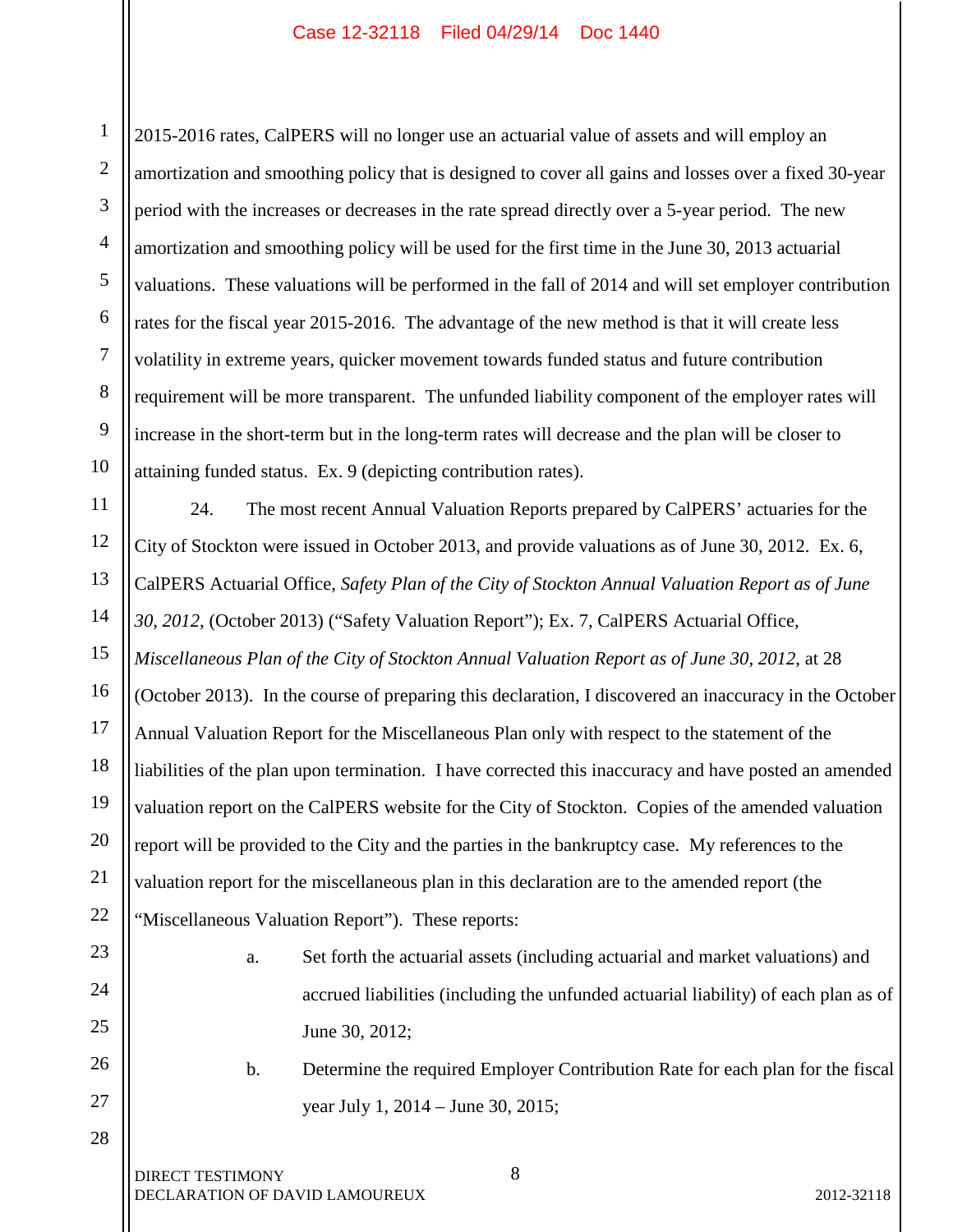|                                                                                                          |    | Case 12-32118 Filed 04/29/14 Doc 1440                                                                  |  |  |
|----------------------------------------------------------------------------------------------------------|----|--------------------------------------------------------------------------------------------------------|--|--|
|                                                                                                          |    |                                                                                                        |  |  |
|                                                                                                          | c. | Provide actuarial information as of June 30, 2012, to the CalPERS Board of                             |  |  |
|                                                                                                          |    | Administration and other interested parties; and                                                       |  |  |
|                                                                                                          | d. | Provide pension information as of June 30, 2012, to be used in financial reports                       |  |  |
|                                                                                                          |    | subject to Governmental Accounting Standards Board Statement 27 for a                                  |  |  |
|                                                                                                          |    | single employer defined benefit pension plan.                                                          |  |  |
| 25.                                                                                                      |    | In the most recent version of the Annual Valuation Reports, the actuarial valuations                   |  |  |
|                                                                                                          |    | provide the following funding and rate information, for fiscal years 2012 and 2013:                    |  |  |
|                                                                                                          | a. | The actuarial and market value of the assets;                                                          |  |  |
|                                                                                                          | b. | The current unfunded liability; and                                                                    |  |  |
|                                                                                                          | c. | The funded ratio.                                                                                      |  |  |
|                                                                                                          |    | And for fiscal years 2013 and 2014, the reports provide projected employer and employee                |  |  |
|                                                                                                          |    | contribution rates for service credit earned during the applicable periods.                            |  |  |
| 26.                                                                                                      |    | For any given year, contribution amounts are calculated by adding together two                         |  |  |
| different elements:                                                                                      |    |                                                                                                        |  |  |
|                                                                                                          | a. | The "Normal Cost," discussed above.                                                                    |  |  |
|                                                                                                          | b. | Payment toward any unfunded accrued liability, which is obtained by                                    |  |  |
|                                                                                                          |    | comparing the assets of the plan to the actuarial accrued liability of the plan,                       |  |  |
|                                                                                                          |    | <i>i.e.</i> , the current value of the benefit for all credited past service of current                |  |  |
|                                                                                                          |    | members. Unfunded accrued liability is expressed as a lump sum dollar                                  |  |  |
|                                                                                                          |    | amount.                                                                                                |  |  |
| 27.                                                                                                      |    | The unfunded accrued actuarial liability calculation as described in the Annual                        |  |  |
|                                                                                                          |    | Valuation Reports is not a reflection of any amounts that are currently owed by an employer, nor is it |  |  |
|                                                                                                          |    | the amount that would need to be paid to fully fund a plan if the plan were to be terminated.          |  |  |
| Unfunded accrued actuarial liability as used in the Reports is a figure calculated to establish a        |    |                                                                                                        |  |  |
| funding target that is used for an ongoing plan that is a component of the actuarial calculation used to |    |                                                                                                        |  |  |

27 28

1

2

3

4

5

6

7

8

9

10

11

12

13

14

15

16

17

18

19

20

21

22

23

24

25

26

DIRECT TESTIMONY 9 DECLARATION OF DAVID LAMOUREUX 2012-32118

determine the employer contribution rate for the upcoming fiscal year. It is quite volatile and can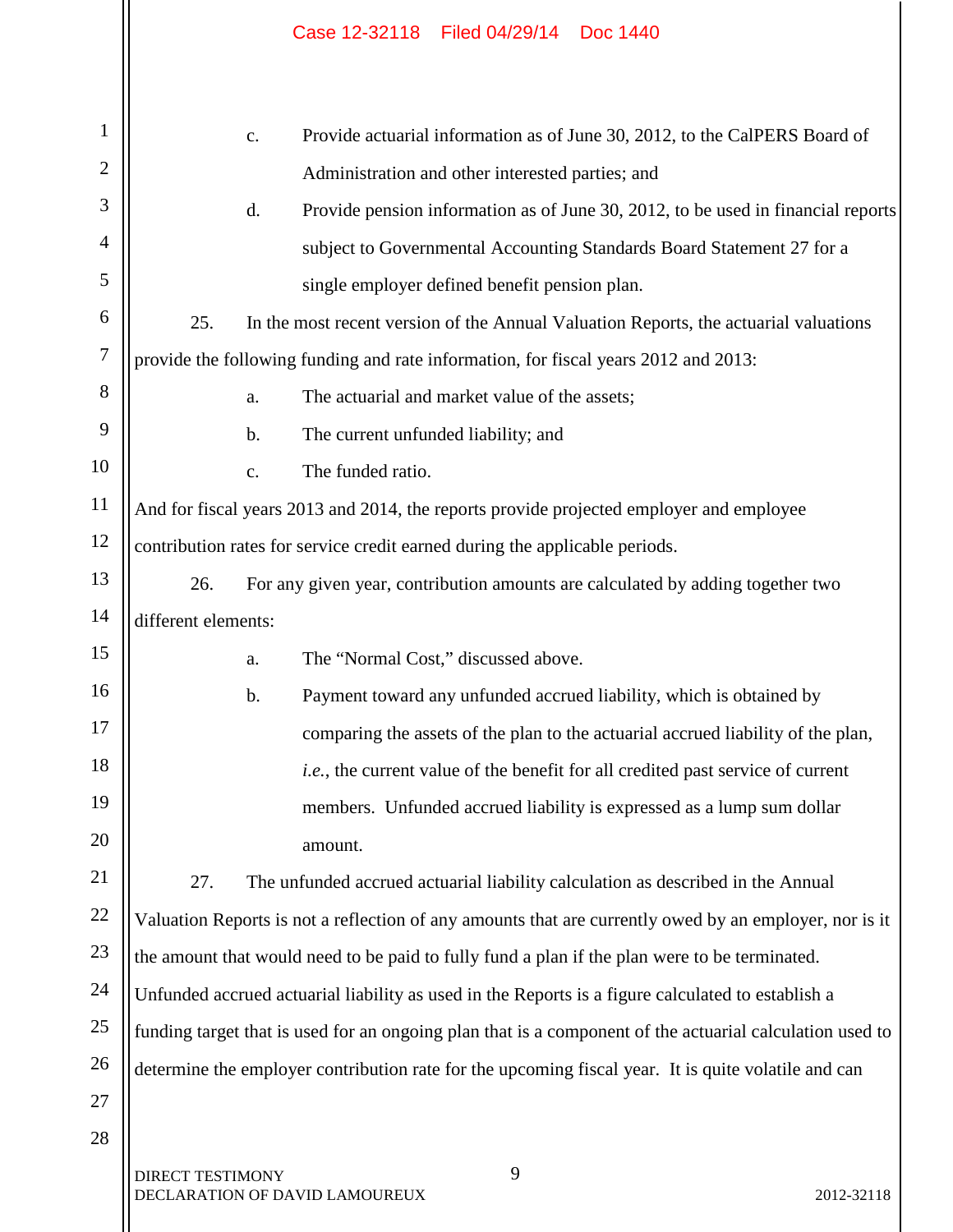increase or decrease significantly over a relatively short period of time depending on, among other factors, the state of the economy and the health of the financial markets.

28. The annual contribution is borne by both the employer and the employees. The future benefits for current employees will be assured only if all contributions of both employer and employee are made timely and in full.

## **IV. Stockton's Relationship to CalPERS**

29. In September 1944, the City of Stockton, through its City Council, elected to participate in the California State Retirement System, subject to the provisions of the State Employees' Retirement Act. Exs. 8.1, 8.2 (Stockton/CalPERS Original Contract & All Currently Applicable Amendments). The City's retirement plan has two subplans with different benefit formulas—safety employees and miscellaneous employees. Most City employees who are not safety employees are part of the miscellaneous subplan.

18 19 20 30. Under the PERL, a municipality elects to participate in the CalPERS system by entering into a "contract" with CalPERS in compliance with Chapter 5 of the PERL, Cal. Gov. Code  $\S$ § 20460 to 20593.<sup>1</sup> The PERL specifies in detail the provisions of the contract, the procedure by which a public agency may elect to participate, and many other terms. Once a city makes this statutory election, it is bound and controlled by the statutory provisions governing the system and the decisions of the CalPERS Board. Cal. Gov. Code § 20506 ("Any contract heretofore entered into shall subject the contracting agency and its employees to all provisions of this part and all amendments thereto . . ."). The governing statutes require the municipality to timely pay all required employer contributions. *Id.* §§ 20532, 20831. The PERL also prohibits the contracting agency from rejecting any contract pursuant to Section 365 of the Code. *Id.* § 20487. The statutory pension provisions are a fundamental part of the employment relationship, and should be read to require adequate funds to meet reasonable expectations of the employees. Participating cities cannot alter their funding obligation to CalPERS.

26

 $\overline{a}$ 

27

28

1

2

3

4

5

6

7

8

9

10

11

12

13

14

15

16

17

21

22

23

24

<sup>1</sup> CalPERS will hand deliver to the Court a courtesy complete copy of the PERL for the convenience of the Court.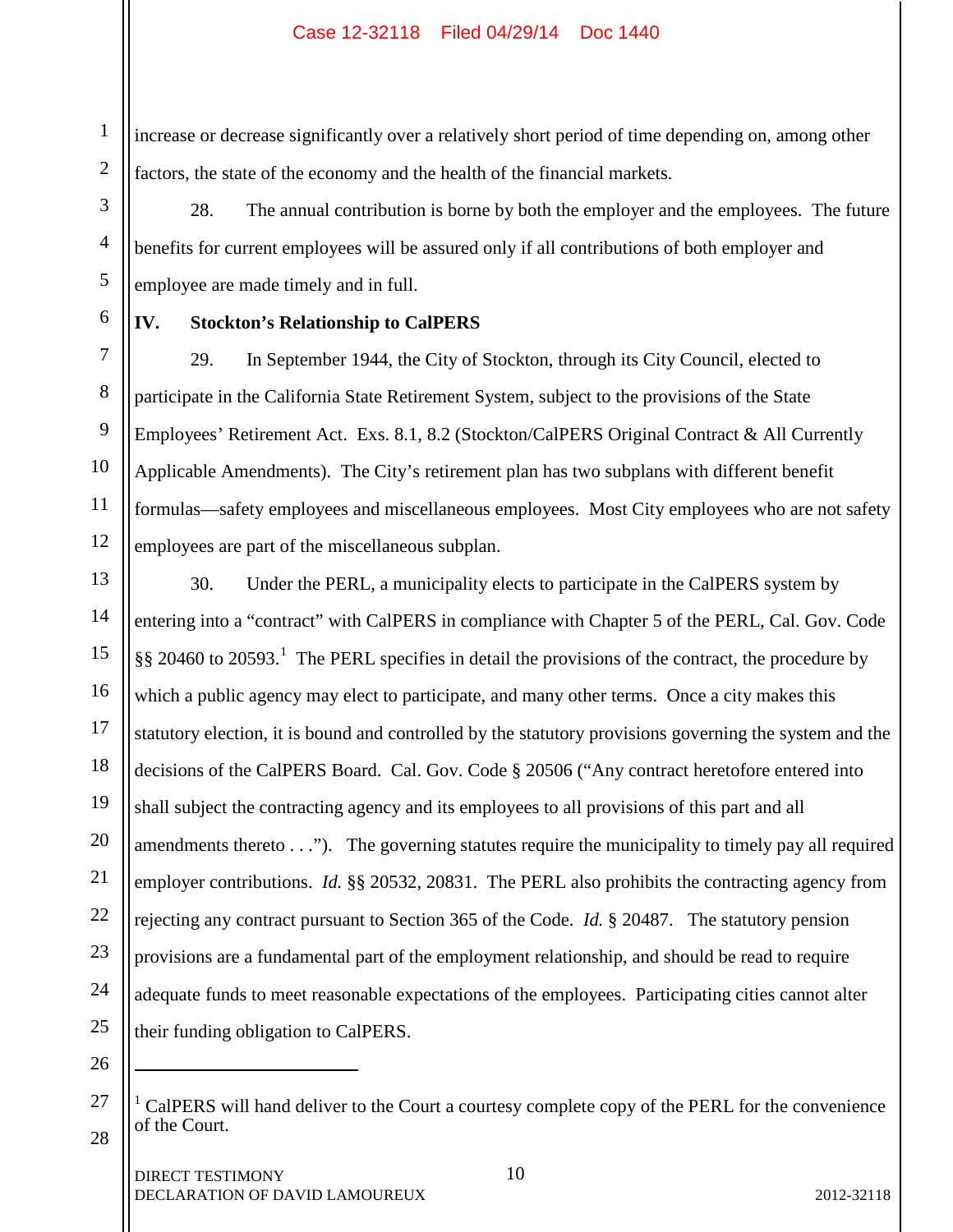31. For this reason, the City's obligations to CalPERS are not limited to those found in the language of the document labeled a "contract"; rather, the City's obligations are defined primarily by applicable State law and regulations.

32. As noted above, the City has two subplans, a Safety Plan, which covers the City's safety officers, and a Miscellaneous Plan, which covers all other City employees As of June 30, 2012, the Safety Plan had 486 active members, 152 transferred members, 101 terminated members, and 746 retired members and beneficiaries. Ex. 6. The City's contribution rate for the Safety Plan is 34.605% for fiscal year 2013-2014 and 41.385% for fiscal year 2014-2015. Ex. 6. The Safety Plan was 68.9% funded as of June 30, 2012. Ex. 6.

33. For the Miscellaneous plan, as of June 30, 2012, there were 811 active members, 463 transferred members, 505 terminated members, and 1,329 retired members. Ex. 7. The City's contribution rate for the Miscellaneous Ex. 7. Plan is 17.939% for fiscal year 2013-2014 and 20.090% for fiscal year 2014-2015. Ex. 7. The Miscellaneous Plan was 73.8% funded as of June 30, 2012. Ex. 7.

## **V. Application of Actuarial Concepts to Stockton**

34.Stockton's employer contribution rates are relatively high compared with other cities in part because of the significant reduction in employees by Stockton during the past few years. When layoffs occur, the contribution amount necessary to fund the unfunded liability remains basically unchanged as a result of the layoffs. Since contribution requirements are expressed as percentage of payroll, contribution rates will generally increase after layoffs even if there are no other changes and even if the amount due to pay off any unfunded liability has not changed.

35. Though Stockton's cost as a percentage of payroll has increased recently, almost all municipal employers have experienced the same effect. These recent increases in contribution rates that impacted all employers have been in large part the result of the 2008/2009 financial crisis and the significant losses in the CalPERS investment portfolio for 2008/2009.

26 27 36. Employer contribution rates are expected to continue to increase over the next 7 years for most employers at CalPERS as these employers are asked to contribute more toward the amount

28

1

2

3

4

5

6

7

8

9

10

11

12

13

14

15

16

17

18

19

20

21

22

23

24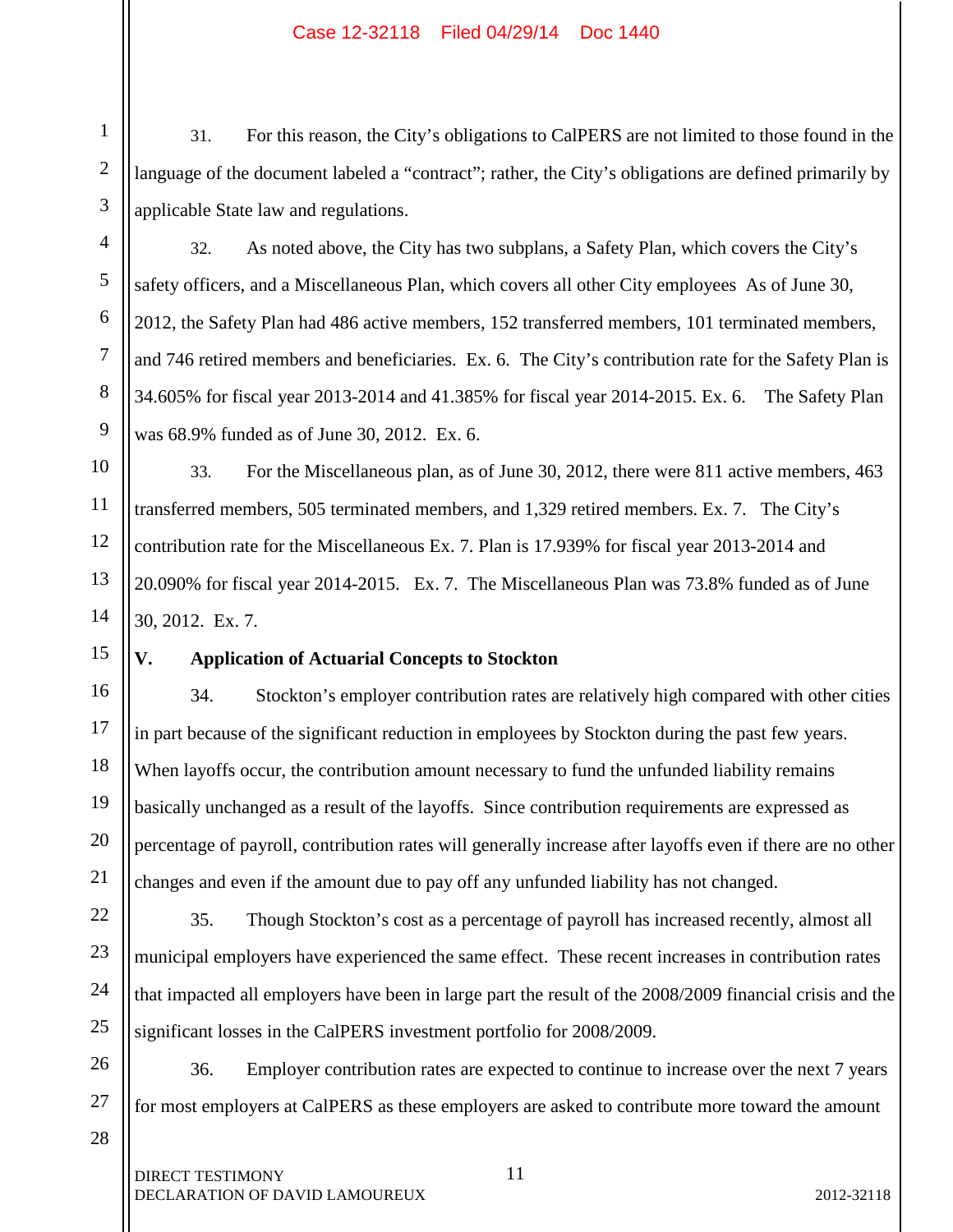of money needed to fund the unfunded liability that resulted from the 2008/2009 investment losses. The CalPERS Board determined that, because of the 2008/2009 losses, employers should retire the unfunded liability on a more accelerated basis. This policy decision has the effect of front loading the payments necessary to fund benefits such that contributions will increase and be higher than under the previous approved amortization policies for a period of about 25 years following which the contribution amounts will begin to decline and be lower than they would have been under the old amortization policies. Ex. 9 depicts the forecasted trend of contributions amounts over the next thirty years.

9 10 11 12 13 14 15 16 17 18 19 20 21 22 23 24 37. Stockton's valuation results are similar in volatility to those of other California municipalities. For all plans, volatility occurs when actuarial assumptions are not met. Volatility could come in the form of investment returns being higher or lower than expected and also in the form of members retiring earlier than anticipated, members living longer than assumed or members receiving larger salary increases than assumed. In any year, contribution requirements are as likely to either increase or decrease as a result of actual experience being different than assumed. If focusing on contribution *rates* instead of contribution amounts, hirings and layoffs, which are in the City's control, are a major driver of contribution rate volatility. Projected rates are based on payroll increasing at 3% per year. The rates included in the 2010 valuation were based on that assumption but, because payroll was lower a year later, CalPERS revised the rates upward to reflect the lower payroll and the higher rates necessary to generate the same amount of contributions toward the unfunded liability. The following year, the rates again increased to reflect the Board's changes to amortization. This year, CalPERS will once again revise the projected rates to reflect the change in actuarial assumptions adopted this February. It is not true that contribution rates constantly increase. Contribution rates have declined for various reasons over the years and going forward they are as likely to either increase or decrease from their current projected levels.

**VI. Termination**

38. The PERL allows for voluntary termination by a contracting agency and in certain circumstances, CalPERS may unilaterally terminate its relationship with a contracting agency. In the

28

25

26

27

1

2

3

4

5

6

7

8

DIRECT TESTIMONY 12 DECLARATION OF DAVID LAMOUREUX 2012-32118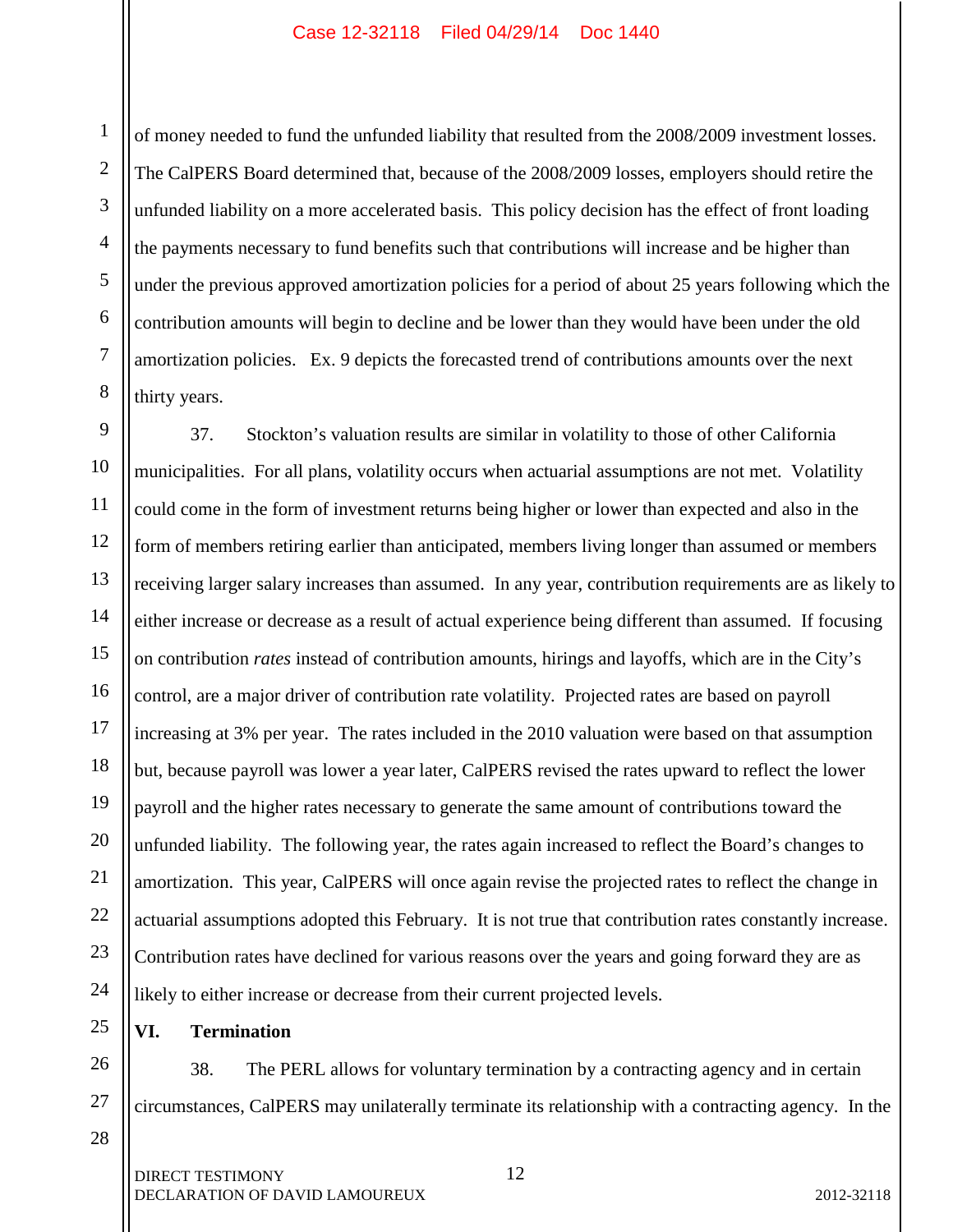1 2 3 4 5 6 7 8 9 10 event of termination, a terminated agency is required to make a payment to CalPERS in an amount determined by the CalPERS Board (based on actuarial information) to be sufficient to ensure payment of all vested pension rights of the terminated agency's employees accrued through the termination date ("Termination Payment"). The Termination Payment goes into the "Terminated Agency Pool." Once the Termination Payment is made, CalPERS has no further recourse to a terminating employer. If a terminated agency the size of the City fails to pay the Termination Payment, benefits may have to be reduced pro rata based on the amount of the Termination Payment that is not funded. Once the terminated agency's assets and liabilities have been merged into the Terminated Agency Pool, no further benefit adjustments are permitted under the PERL. As a result, the pool is subject to actuarial risk.

11 12 13 14 15 16 17 18 19 20 21 22 23 24 39. When determining the Termination Payment, CalPERS is subject to actuarial risks including longevity risk, investment risk, inflation and wage-growth risk associated with the future payment of the terminated agency's benefits. Ex. 10, (Dec. 2012 Agenda Item). Unlike in an ongoing plan, these risks cannot be addressed by adjusting contribution rates in future years. Because there is no mechanism for receiving additional payments should the actuarial assumptions not be met, the investments in the Terminated Agency Pool, and the assumptions to determine the Termination Payment, must be more conservative. To address the longevity risk, the Termination Payment calculation includes an increase to the liabilities to address mortality fluctuations. To address investment risk, inflation and wage-growth risk, the CalPERS Board has adopted a policy to determine the discount rate, inflation assumption and wage growth assumption for termination calculations. Ex. 11 (CalPERS Circular Letter No. 200-058-11 (August 19, 2011)); Ex. 12 (August 2011 Agenda Item). In addition, the CalPERS Board recently adopted a conservative asset allocation for the Terminated Agency Pool, providing that assets will be invested in treasury bonds. Ex. 10 (Dec. 2012 Agenda Item).

25 26 27 40. A primary driver in determining the amount of the Termination Payment is the setting of the discount rate, which is a reflection of the asset policy or how the assets are invested. Given the conservative nature of the investments in the Terminated Agency Pool, the discount rate related to a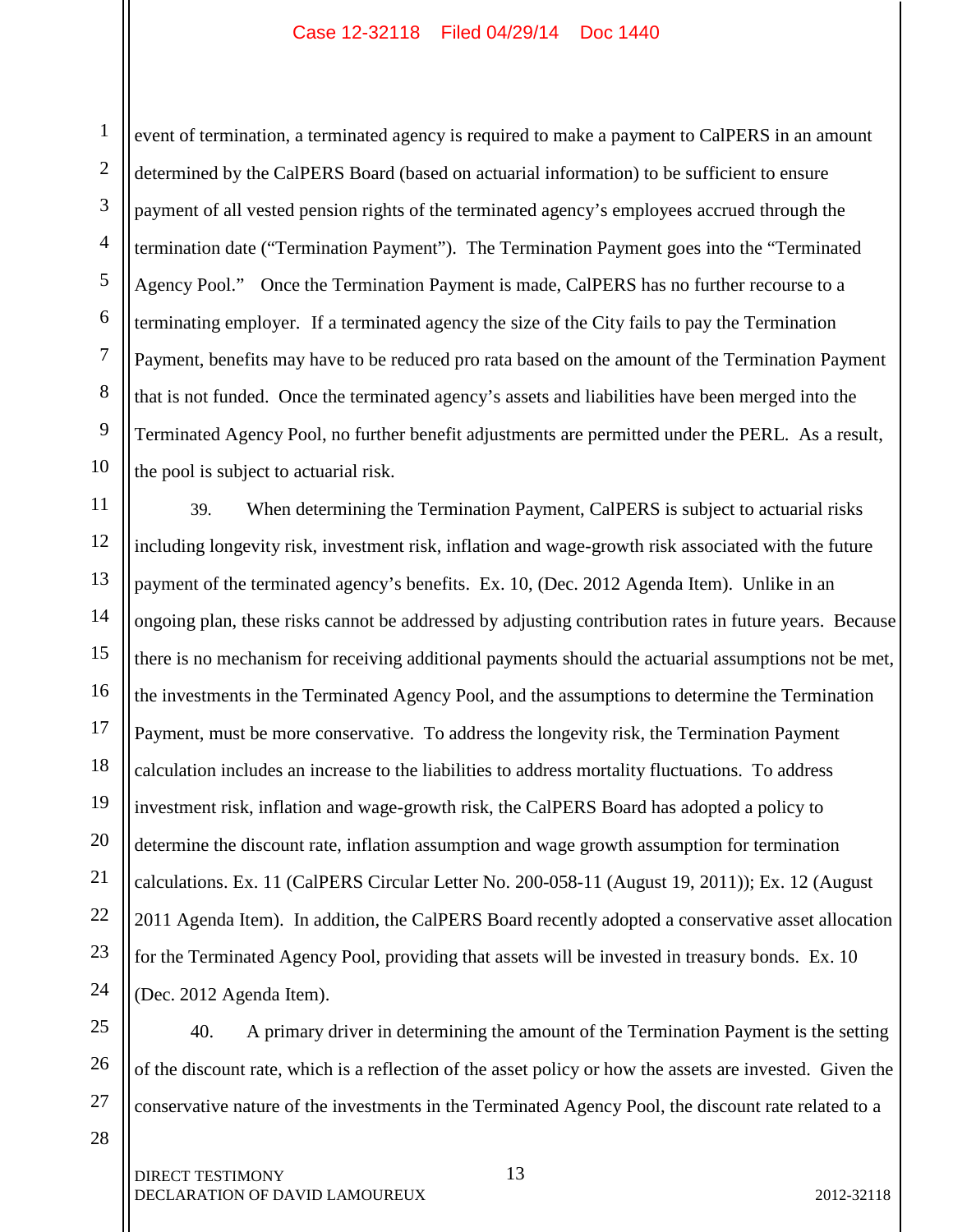1 2 3 Termination Payment is low when compared with the actuarial rate for the portfolio for ongoing participating agencies. The cumulative effect of these policies is that a terminated agency's actuarial liability upon termination is larger than the actuarial liability on an ongoing basis.<sup>2</sup>

41. Stockton's Annual Valuation Reports each provide a line item for "unfunded termination liability," which is an estimate of how much Stockton would owe to CalPERS if its contracts had been terminated as of *June 30, 2012*. The Miscellaneous Plan lists this unfunded termination liability at \$575,931,065 and the Safety Plan lists this unfunded termination liability at \$1,042,390,452, for a total of more than \$1.6 billion. Exs. 6 & 7, Safety Valuation Report at 28 & Miscellaneous Valuation Report at 28. If a terminated agency fails to pay the Termination Payment, benefits to employees must be reduced pro rata based on the amount of the Termination Payment that is not funded.<sup>3</sup> Cal. Gov. Code  $\S 20577$ . CalPERS may reduce the benefits payable under the terminated contract only once. *Id*. After the terminated agency's assets and liabilities have been merged into the Terminated Agency Pool account, the PERL permits no further benefit adjustments. *Id.* § 20578.

42. When a plan is terminated, the PERL imposes a lien in favor of CalPERS "on the assets of a terminated contracting agency, subject only to a prior lien for wages." Cal. Gov. Code § 20574. Legislative history confirms that this section immediately provides CalPERS with the rights of a senior secured creditor as a matter of law. The legislature expressly intended to "grant PERS a lien against the assets of public agencies who have terminated their membership in the system, usually as a result of agency dissolution and bankruptcy who have unfunded liabilities owed to PERS for vested employee benefits and have no ability to pay such liabilities." Ex. 13 at 35 (relevant portions of Legislative History of California Government Code § 20574).

23

 $\overline{a}$ 

4

5

6

7

8

9

10

11

12

13

14

15

16

17

18

19

20

21

<sup>24</sup> 25 Furthermore, a terminating agency owes CalPERS the costs of collection, including attorneys' fees. Cal. Gov. Code § 20574.

<sup>26</sup> 27 <sup>3</sup> CalPERS may choose to make no reduction or a lesser reduction if the CalPERS Board has made reasonable efforts to the collect the payment and the CalPERS Board determines that failure to make a reduction will not impact the actuarial soundness of the Terminated Agency Pool account. Cal. Gov. Code § 20577.5.

<sup>28</sup>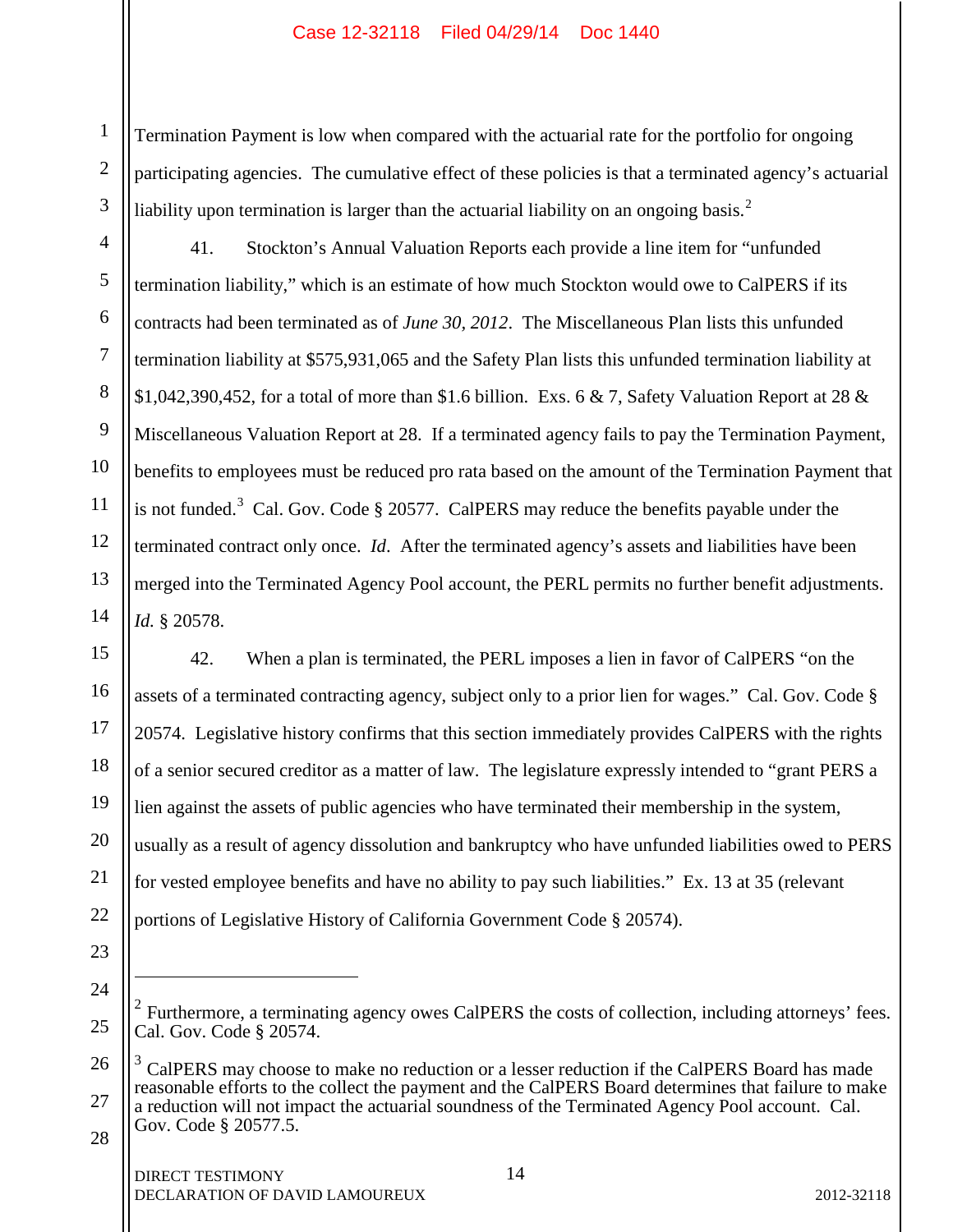43. If Stockton chose to terminate its relationship with CalPERS, the City would be faced with an immediately due and owing massive termination liability secured by a senior lien on all its assets. The estimated combined unfunded termination liability for both of the City's plans as of 2012, net of the value of assets in the plans, is approximately \$1.6 billion, as more particularly described in paragraph 41 above.

44. I have read the "Reply of Franklin High Yield Tax-Free Income Fund and Franklin California High Yield Municipal Fund to the CalPERS Brief Regarding Pension Liabilities (the "Reply"). The Reply argues that a large portion of a termination claim "would not be an allowed claim because it would exceed the City's actual pension liability." Reply, 9:4-5. That is not correct because, in a termination situation, the termination claim is the actual unfunded pension liability. The Reply misapprehends the meaning of actuarial liability and the difference between an ongoing plan and a terminated plan. In an ongoing plan, adjustments can be made to future contributions as the actuarial results differ from actuarial assumptions and as assumptions change over time. In a terminated plan, there are no future contributions and no ability to make adjustments. Consequently, the actuarial liability for a terminated plan is necessarily greater than the actuarial liability for an ongoing plan, and the unfunded actuarial liability on termination is the amount that would be needed to fully fund the plan because there will be no further contributions and would therefore be the amount of the claim.

45. In a termination, CalPERS would continue benefits without reduction only if the Board were to find that benefit continuation will not impact the actuarial soundness of the Terminated Agency Pool. Cal. Gov. Code § 20577.5. As a result, because Stockton could not fund its shortfall following a hypothetical termination, in the event that Stockton did not fund a material amount of its contribution obligations, CalPERS would be required to reduce benefits before merging Stockton's assets into the Terminated Agency Pool.

25 26 46. Further, if the City chooses to terminate its relationship with CalPERS, the City could not enter into a new relationship with CalPERS for at least three years from the date of termination. *Id.* § 20460. Although the City's existing employees that had benefits accrued as of the termination

27

1

2

3

4

5

6

7

8

9

10

11

12

13

14

15

16

17

18

19

20

21

22

23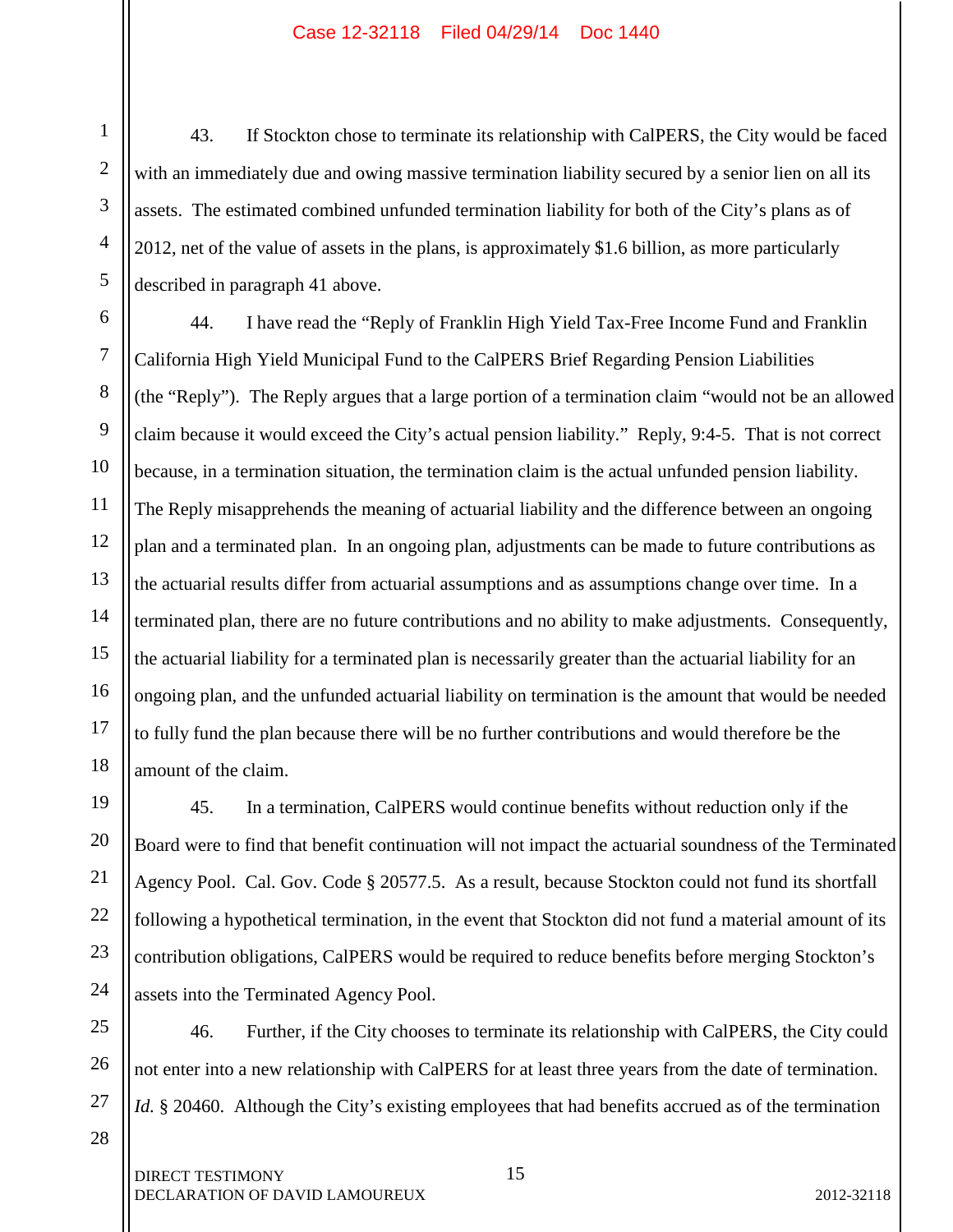date in CalPERS would retain their benefits (albeit likely reduced dramatically), they would earn no additional benefits, and new employees would have no retirement system in which to participate.

**VII. Portability** 

1

2

3

4

5

6

7

8

9

11

15

17

18

19

21

10 12 13 14 16 47. Generally, benefits accrued by an employee while working for one agency participating in CalPERS are portable should that employee move to another CalPERS participating employer. This is also true for employers who enjoy reciprocity with CalPERS. This means that benefits will continue to accrue uninterrupted when an employee transfers to another employer albeit under the benefits formulas and other ancillary benefits provided for under employment agreements for each employer during the time of service for that employer. Each agency will bear responsibility for payment for the benefits accrued during the service of the employee. For example, for an employee who works for Stockton for fifteen years and then works for the City of Davis for five years, the benefits will be funded by Stockton for the fifteen year period and by Davis for the five year period. If the Stockton plan were to be terminated, the benefits for Stockton employees would likely be reduced for the period of their service with Stockton if Stockton failed to pay a substantial portion of its termination liability. For employees that transfer to another employer that was also part of the CalPERS system, they would continue to accrue benefits that would not be subject to reduction on account of the termination of the Stockton plans.

# **VIII. Policy Reasons for Enforcing the State's Strict Requirements for Timely Employer Contributions**

20 22 23 24 25 26 48. CalPERS' principal responsibility is to maintain the integrity of the California Public Employees' Retirement System. The ability of the sponsor of a defined benefit pension plan to maintain an orderly and reliable schedule of benefit payments is the principal factor in providing benefit security for retirees and in the maintenance of an actuarially sound plan. If a City like Stockton does not timely make its required payments, the actuarial soundness of the fund will be negatively impacted. The actuarial calculations are premised on the assumption that contributions will be made when required and invested when made. When contributions are delayed beyond the required date, the plan falls out of actuarial balance and actuarial soundness is put in jeopardy. By

28